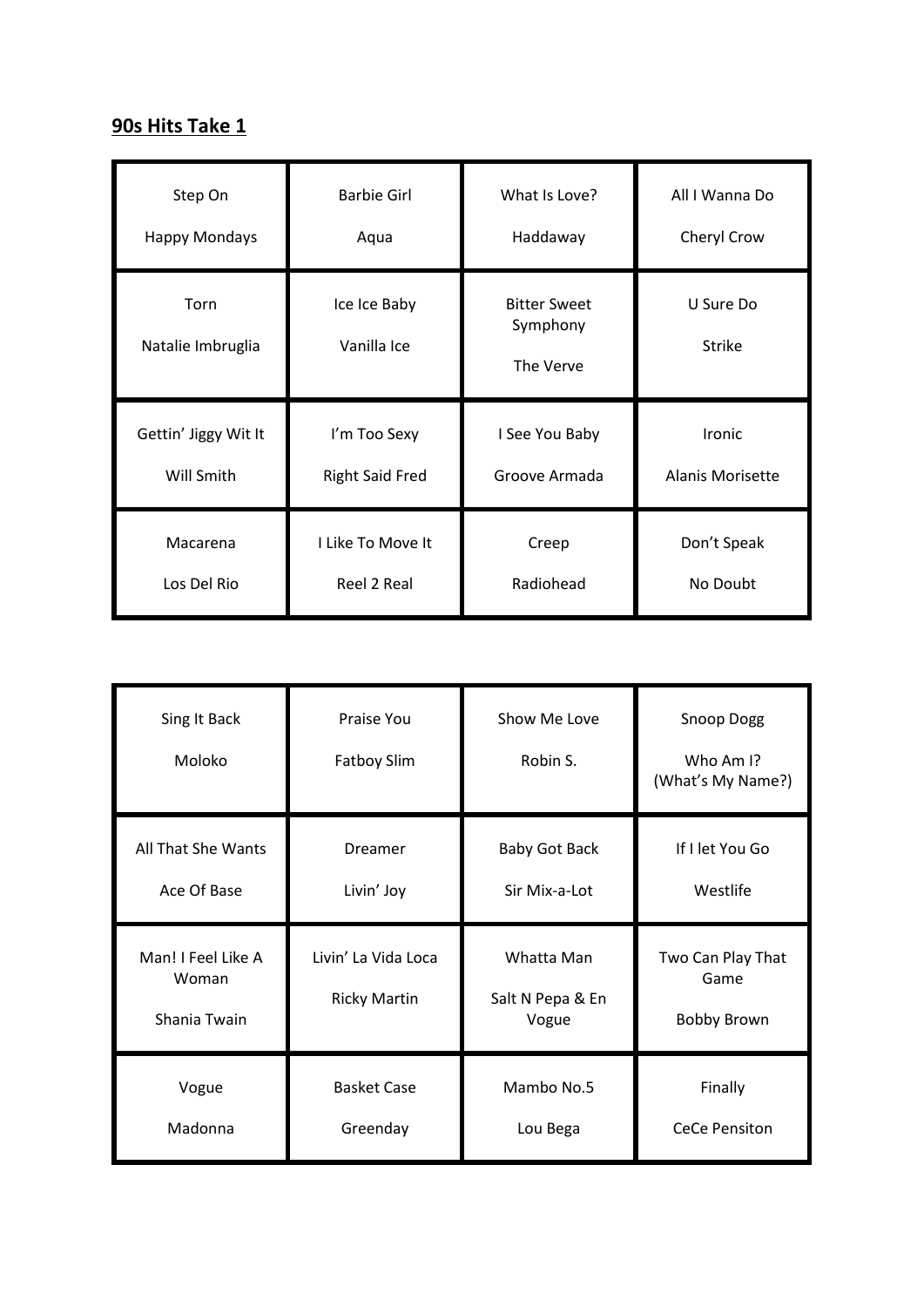| Livin' La Vida Loca | Show Me Love          | <b>Barbie Girl</b> | Killing Me Softly    |
|---------------------|-----------------------|--------------------|----------------------|
| <b>Ricky Martin</b> | Robin S.              | Aqua               | The Fugees           |
| <b>Basket Case</b>  | Don't Speak           | Set You Free       | Gettin' Jiggy Wit It |
| Green Day           | No Doubt              | N Trance           | Will Smith           |
| You've Got The Love | I Swear               | It's Like That     | Two Can Play That    |
| The Source & Candi  | John Michael          | Jason Nevins & Run | Game                 |
| Station             | Montgomery            | DMC.               | <b>Bobby Brown</b>   |
| Macarena            | I'll Make Love To You | <b>Never Ever</b>  | Step On              |
| Los Del Rio         | Boyz II Men           | <b>All Saints</b>  | <b>Happy Mondays</b> |

| You Got The Love<br>The Source & Candi<br>Station | Bring It All Back<br>S Club 7 | What Is Love?<br>Haddaway | Ces't La Vie<br><b>B*Witched</b>                |
|---------------------------------------------------|-------------------------------|---------------------------|-------------------------------------------------|
| Step On                                           | Vogue                         | I Like To Move It         | Ironic                                          |
| <b>Happy Mondays</b>                              | Madonna                       | Reel 2 Real               | Alanis Morisette                                |
| All I Wanna Do                                    | <b>Baby Got Back</b>          | I Try                     | <b>Born Slippy</b>                              |
| Sheryl Crow                                       | Sir Mix-a-Lot                 | Macy Gray                 | Underworld                                      |
| Man! I Feel Like A<br>Woman<br>Shania Twain       | Dreamer<br>Livin' Joy         | Wonderwall<br>Oasis       | Who Do You Think<br>You Are?<br>The Spice Girls |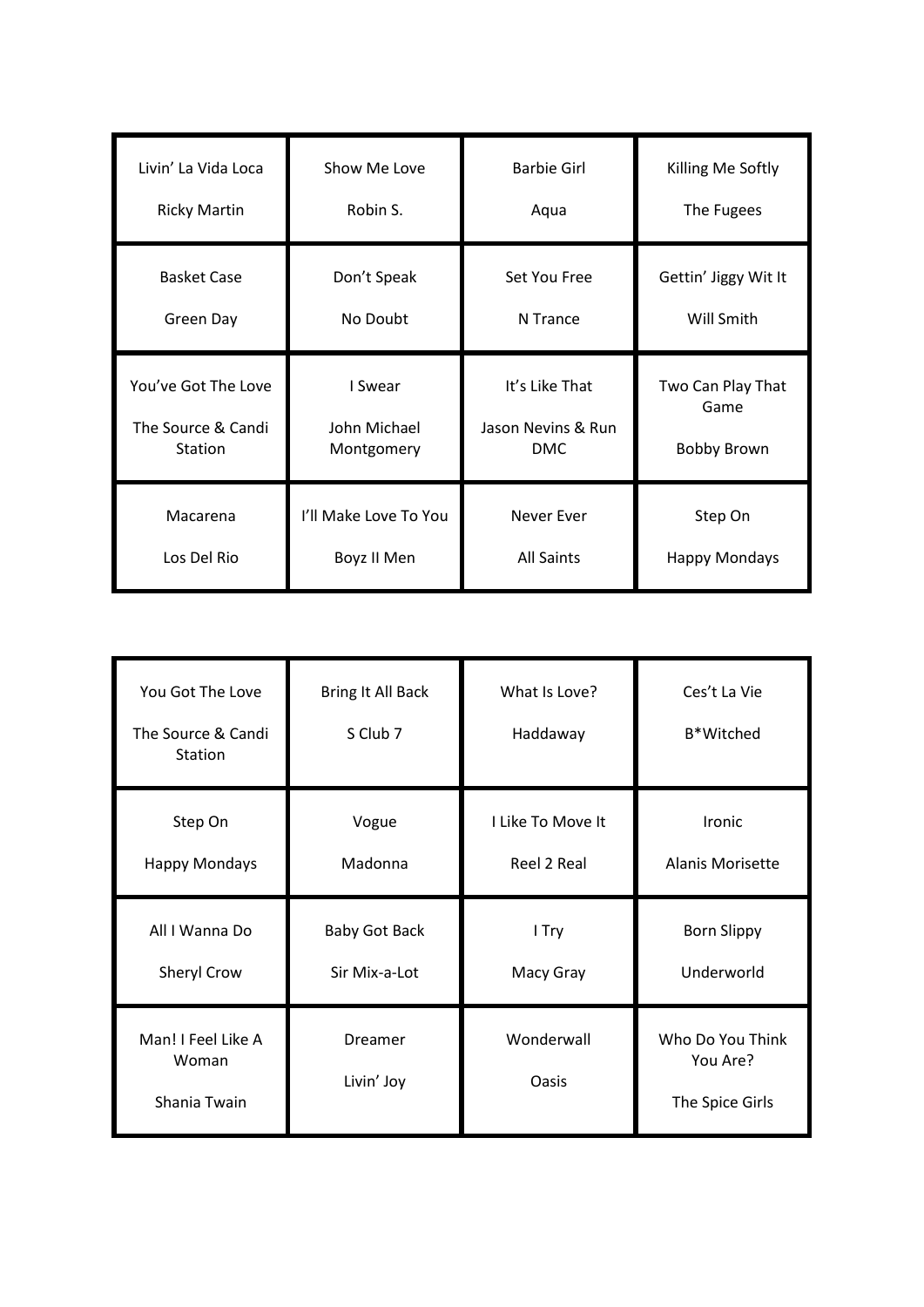| Boom Boom Boom                   | Whatta Man                      | Snoop Dogg                                      | <b>Bitter Sweet</b>               |
|----------------------------------|---------------------------------|-------------------------------------------------|-----------------------------------|
| Boom!                            | Salt N Pepa & En                | Who Am I?                                       | Symphony                          |
| The Vengaboys                    | Vogue                           | (What's My Name?)                               | The Verve                         |
| Ice Ice Baby                     | Never Forget                    | I See You Baby                                  | Sing It Back                      |
| Vanilla Ice                      | <b>Take That</b>                | Groove Armada                                   | Moloko                            |
|                                  |                                 |                                                 |                                   |
| Praise You<br><b>Fatboy Slim</b> | Finally<br><b>CeCe Peniston</b> | When You Say<br>Nothing At All<br>Ronan Keating | All That She Wants<br>Ace Of Base |

| Who Do You Think<br>You Are?<br>The Spice Girls    | Let Me Entertain You<br>Robbie Williams | Man! I Feel Like A<br>Woman<br>Shania Twain     | Snoop Dogg<br>Who Am I?<br>(What's My Name?) |
|----------------------------------------------------|-----------------------------------------|-------------------------------------------------|----------------------------------------------|
| I'm Too Sexy<br><b>Right Said Fred</b>             | <b>Basket Case</b><br>Greenday          | Torn<br>Natalie Imbruglia                       | Free<br><b>Ultra Nate</b>                    |
| It's Like That<br>Jason Nevins & Run<br><b>DMC</b> | Killing Me Softly<br>The Fugees         | I'll Make Love To You<br>Boyz II Men            | Bring It All Back<br>S Club 7                |
| U Sure Do<br><b>Strike</b>                         | I Swear<br>John Michael<br>Montgomery   | Two Can Play That<br>Game<br><b>Bobby Brown</b> | Vogue<br>Madonna                             |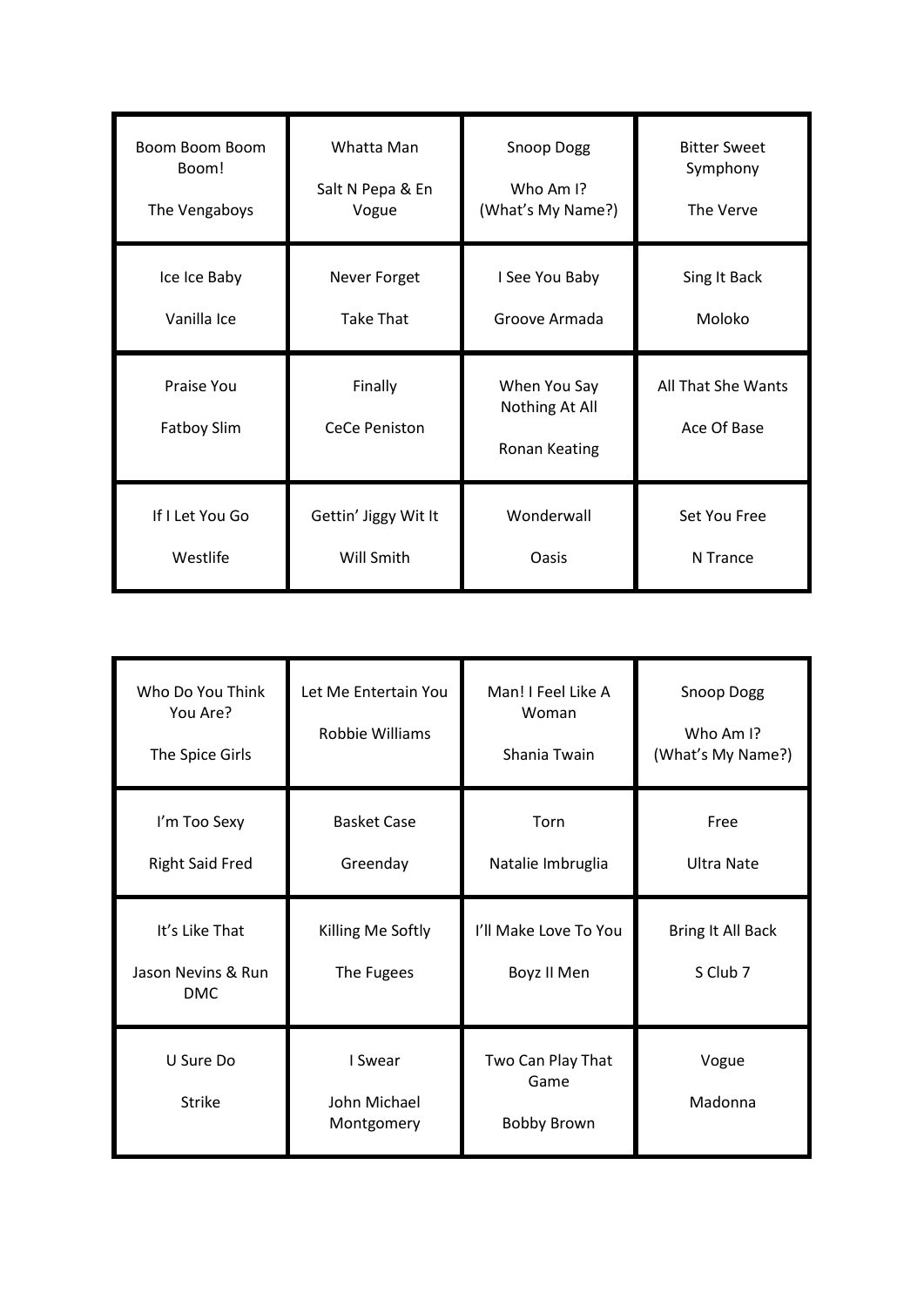| I'm Too Sexy                                 | I See You Baby            | Killing Me Softly                                        | <b>Barbie Girl</b>                 |
|----------------------------------------------|---------------------------|----------------------------------------------------------|------------------------------------|
| <b>Right Said Fred</b>                       | Groove Armada             | The Fugees                                               | Aqua                               |
| Creep                                        | I Try                     | Step On                                                  | <b>Never Ever</b>                  |
| Radiohead                                    | Macy Gray                 | <b>Happy Mondays</b>                                     | <b>All Saints</b>                  |
| Wonderwall                                   | <b>Born Slippy</b>        | Let Me Entertain You                                     | Mambo No.5                         |
| Oasis                                        | Underworld                | Robbie Williams                                          | Lou Bega                           |
| It's Like That<br>Jason Nevins & Run<br>DMC. | What Is Love?<br>Haddaway | You Got The Love<br>The Source & Candi<br><b>Station</b> | Gettin' Jiggy Wit It<br>Will Smith |

| Boom Boom Boom<br>Boom!<br>The Vengaboys | When You Say<br>Nothing At All<br>Ronan Keating | Step On<br><b>Happy Mondays</b>   | Livin' La Vida Loca<br><b>Ricky Martin</b>   |
|------------------------------------------|-------------------------------------------------|-----------------------------------|----------------------------------------------|
| I'll Make Love To You<br>Boyz II Men     | Never Forget<br><b>Take That</b>                | Ironic<br><b>Alanis Morisette</b> | <b>Bitter Sweet</b><br>Symphony<br>The Verve |
| <b>Baby Got Back</b><br>Sir Mix-a-Lot    | Never Ever<br><b>All Saints</b>                 | Don't Speak<br>No Doubt           | Bring It All Back<br>S Club 7                |
| Whatta Man<br>Salt N Pepa & En<br>Vogue  | Set You Free<br>N Trance                        | I Try<br>Macy Gray                | Snoop Dogg<br>Who Am I?<br>(What's My Name?) |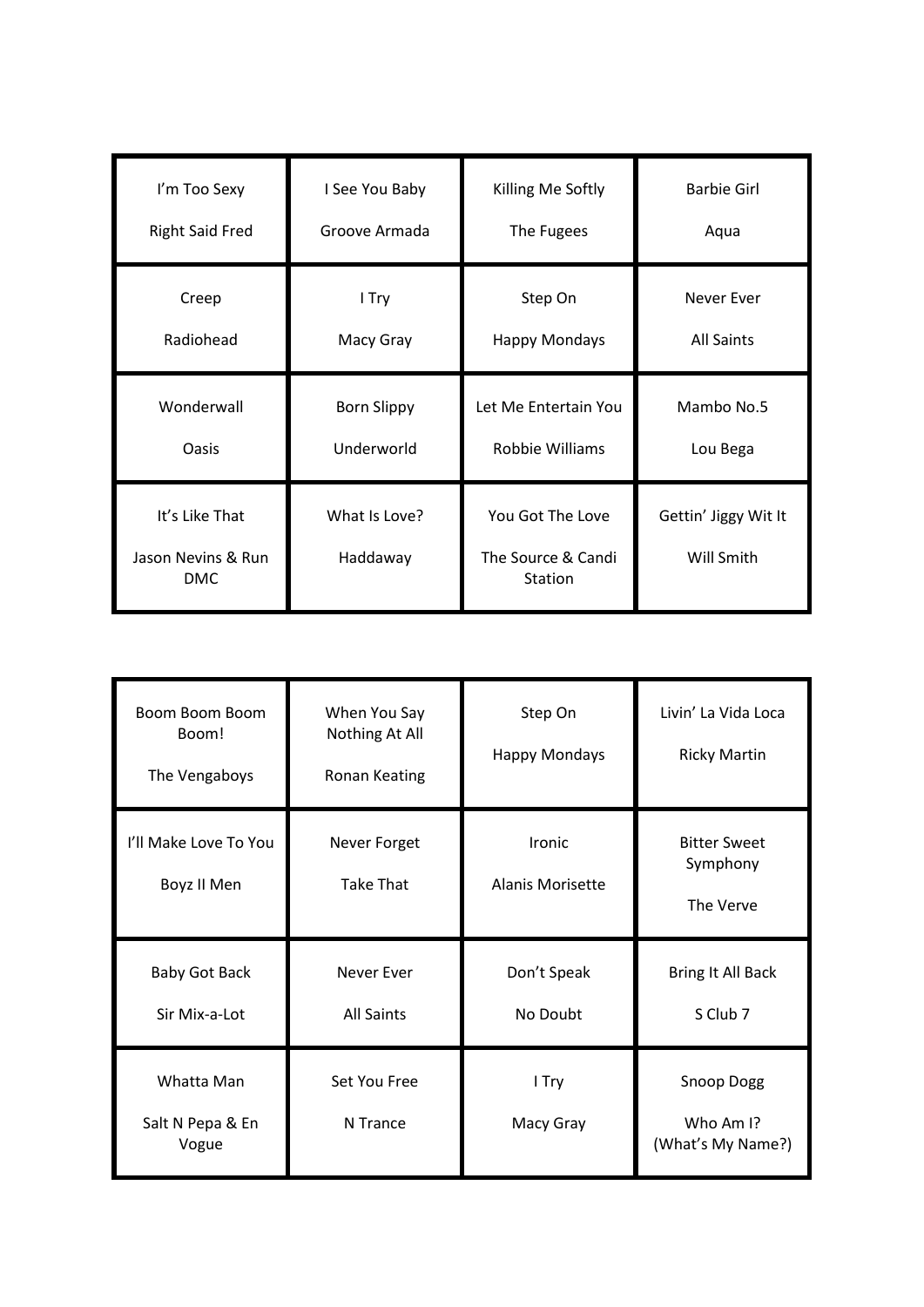| When You Say<br>Nothing At All<br>Ronan Keating | Who Do You Think<br>You Are?<br>The Spice Girls | I Swear<br>John Michael<br>Montgomery   | I Like To Move It<br>Reel 2 Real |
|-------------------------------------------------|-------------------------------------------------|-----------------------------------------|----------------------------------|
| Ice Ice Baby<br>Vanilla Ice                     | <b>Basket Case</b><br>Greenday                  | I See You Baby<br>Natalie Imbruglia     | Killing Me Softly<br>The Fugees  |
|                                                 |                                                 |                                         |                                  |
| Free<br><b>Ultra Nate</b>                       | Boom Boom Boom<br>Boom!<br>The Vengaboys        | Let Me Entertain You<br>Robbie Williams | Wonderwall<br>Oasis              |

| Praise You<br><b>Fatboy Slim</b> | All That She Wants<br>Ace Of Base           | Sing It Back<br>Moloko                 | Show Me Love<br>Robin S.                           |
|----------------------------------|---------------------------------------------|----------------------------------------|----------------------------------------------------|
| Creep<br>Radiohead               | Man! I Feel Like A<br>Woman<br>Shania Twain | Ces't La Vie<br>B*Witched              | All I Wanna Do<br>Sheryl Crow                      |
|                                  |                                             |                                        |                                                    |
| Torn<br>Natalie Imbruglia        | Macarena<br>Los Del Rio                     | I'm Too Sexy<br><b>Right Said Fred</b> | It's Like That<br>Jason Nevins & Run<br><b>DMC</b> |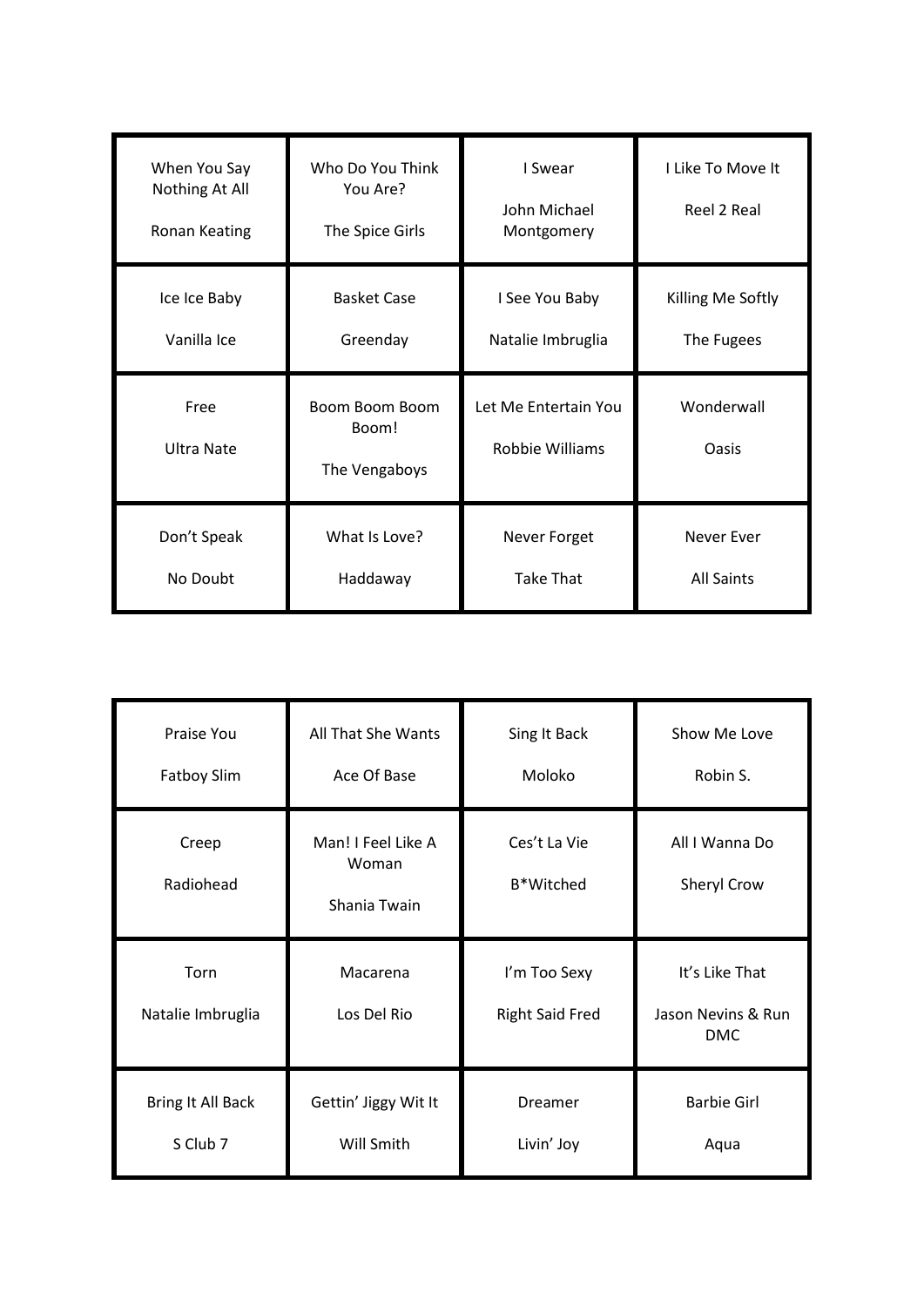| <b>Barbie Girl</b>                              | Livin' La Vida Loca                             | I Try                      | Wonderwall                    |
|-------------------------------------------------|-------------------------------------------------|----------------------------|-------------------------------|
| Aqua                                            | <b>Ricky Martin</b>                             | Macy Gray                  | Oasis                         |
| Step On                                         | I Like To Move It                               | Set You Free               | Show Me Love                  |
| <b>Happy Mondays</b>                            | Reel 2 Real                                     | N Trance                   | Robin S.                      |
| When You Say<br>Nothing At All<br>Ronan Keating | Two Can Play That<br>Game<br><b>Bobby Brown</b> | U Sure Do<br><b>Strike</b> | All I Wanna Do<br>Sheryl Crow |
| Vogue                                           | Never Forget                                    | All That She Wants         | Praise You                    |
| Madonna                                         | <b>Take That</b>                                | Ace Of Base                | <b>Fatboy Slim</b>            |

| If I Let You Go<br>Westlife       | Whatta Man<br>Salt N Pepa & En<br>Vogue | Finally<br>Cece Peniston                     | Boom Boom Boom<br>Boom!<br>The Vengaboys     |
|-----------------------------------|-----------------------------------------|----------------------------------------------|----------------------------------------------|
| Sing It Back<br>Moloko            | Macarena<br>Los Del Rio                 | <b>Born Slippy</b><br>Underworld             | Bring It All Back<br>S Club 7                |
| Mambo No.5<br>Lou Bega            | C'est La Vie<br>B*Witched               | Step On<br><b>Happy Mondays</b>              | Snoop Dogg<br>Who Am I?<br>(What's My Name?) |
| Ironic<br><b>Alanis Morisette</b> | U Sure Do<br><b>Strike</b>              | <b>Bitter Sweet</b><br>Symphony<br>The Verve | I'm Too Sexy<br><b>Right Said Fred</b>       |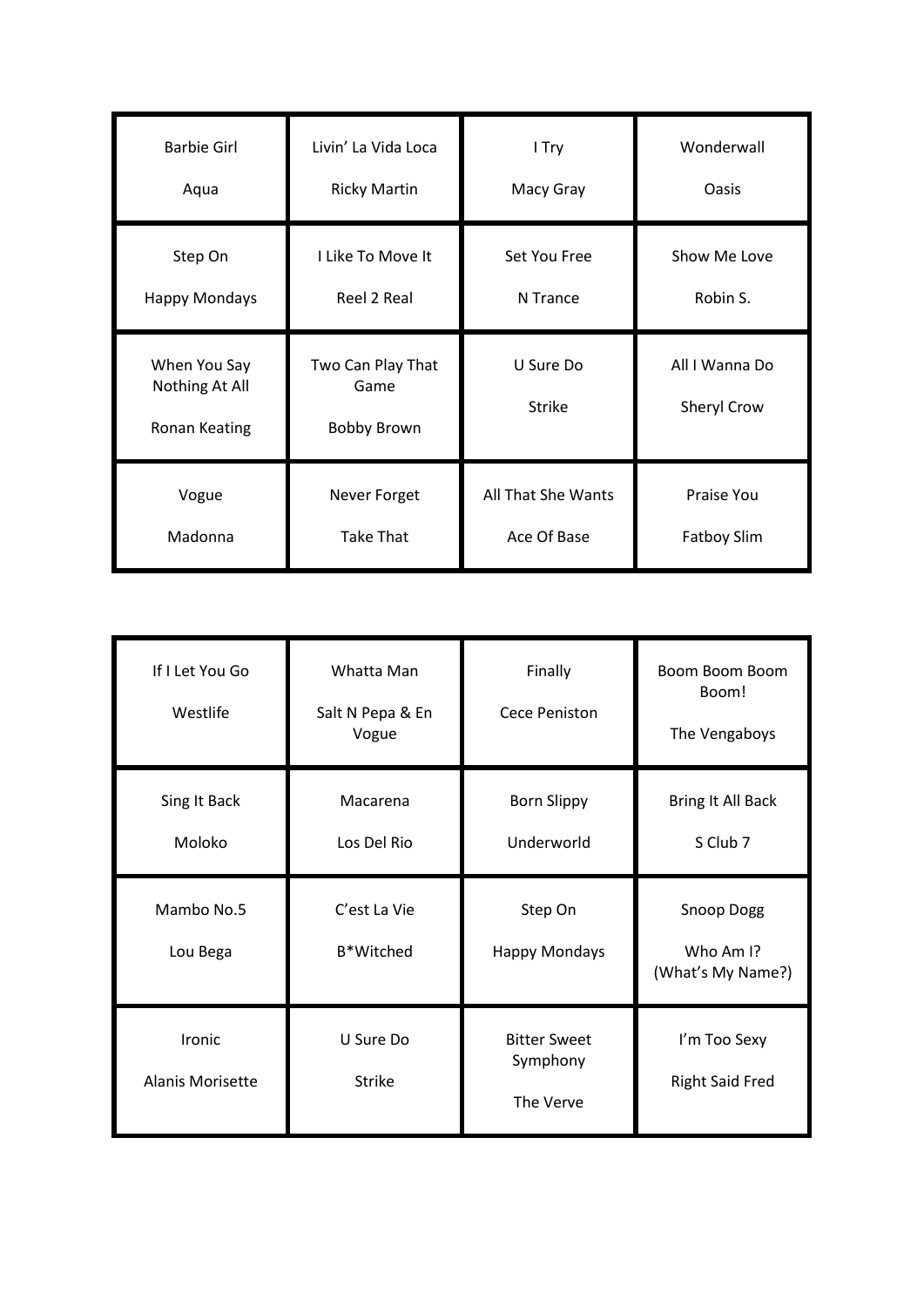| Mambo No.5<br>Lou Bega                          | Two Can Play That<br>Game<br><b>Bobby Brown</b> | It's Like That<br>Jason Nevins & Run<br><b>DMC</b> | I'll Make Love To You<br>Boyz II Men  |
|-------------------------------------------------|-------------------------------------------------|----------------------------------------------------|---------------------------------------|
| Who Do You Think<br>You Are?<br>The Spice Girls | Let Me Entertain You<br>Robbie Williams         | Set You Free<br>N Trance                           | <b>Baby Got Back</b><br>Sir Mix-a-Lot |
| Free                                            | Ironic                                          | Show Me Love                                       | Dreamer                               |
| <b>Ultra Nate</b>                               | <b>Alanis Morisette</b>                         | Robin S.                                           | Livin' Joy                            |
| Torn                                            | Ice Ice Baby                                    | If I Let You Go                                    | C'est la Vie                          |
| Natalie Imbruglia                               | Vanilla Ice                                     | Westlife                                           | B*Wicthed                             |

| C'est La Vie                                    | Wonderwall                  | Creep                                       | <b>Never Ever</b>                |
|-------------------------------------------------|-----------------------------|---------------------------------------------|----------------------------------|
| B*Witched                                       | Oasis                       | Radiohead                                   | <b>All Saints</b>                |
| Who Do You Think<br>You Are?<br>The Spice Girls | If I Let You Go<br>Westlife | Man! I Feel Like A<br>Woman<br>Shania Twain | Praise You<br><b>Fatboy Slim</b> |
| Macarena                                        | <b>Basket Case</b>          | Vogue                                       | All I Wanna Do                   |
| Los Del Rio                                     | Greenday                    | Madonna                                     | Sheryl Crow                      |
| Ice Ice Baby                                    | Set You Free                | I Try                                       | Dreamer                          |
| Vanilla Ice                                     | N Trance                    | Macy Gray                                   | Livin' Joy                       |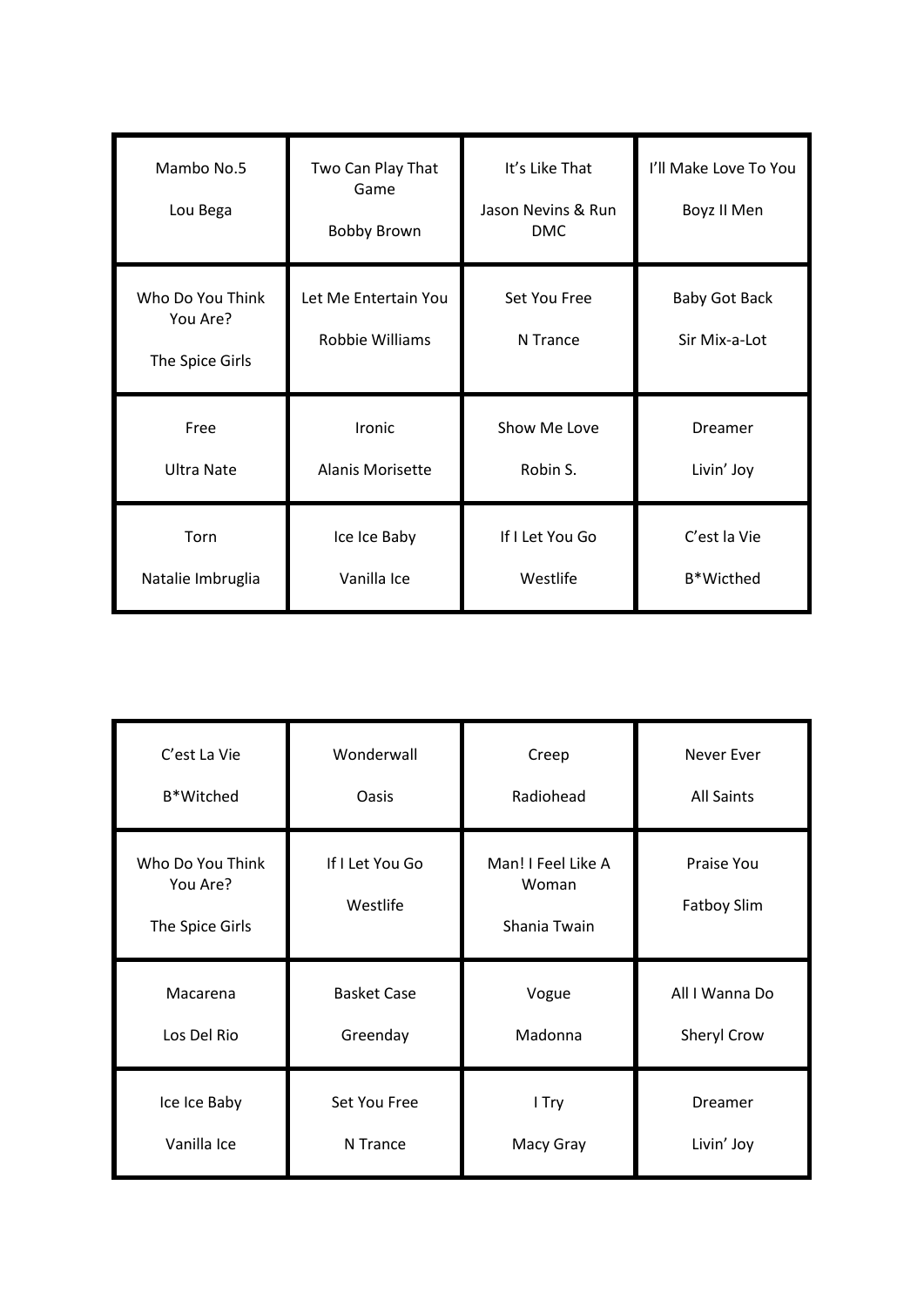| Baby Got Back      | I'll Make Love To You                              | Killing Me Softly                                        | I See You Baby                                       |
|--------------------|----------------------------------------------------|----------------------------------------------------------|------------------------------------------------------|
| Sir Mix-a-Lot      | Boyz II Men                                        | The Fugees                                               | Groove Armada                                        |
| Free<br>Ultra Nate | Its' Like That<br>Jason Nevins & Run<br><b>DMC</b> | Snoop Dogg<br>Who Am $\mathsf{I}$ ?<br>(What's My Name?) | You've Got The Love<br>The Source & Candi<br>Station |
| <b>Barbie Girl</b> | Don't Speak                                        | Never Forget                                             | Gettin' Jiggy Wit It                                 |
| Aqua               | No Doubt                                           | <b>Take That</b>                                         | Will Smith                                           |
| All That She Wants | <b>Basket Case</b>                                 | Macarena                                                 | I Like To Move It                                    |
| Ace Of Base        | Greenday                                           | Los Del Rio                                              | Reel 2 Real                                          |

| Ironic<br>Alanis Morisette | <b>Bitter Sweet</b><br>Symphony<br>The Verve | Two Can Play That<br>Game<br><b>Bobby Brown</b> | Boom Boom Boom<br>Boom!<br>The Vengaboys        |
|----------------------------|----------------------------------------------|-------------------------------------------------|-------------------------------------------------|
| What Is Love?<br>Haddaway  | Whatta Man<br>Salt N Pepa & En<br>Vogue      | I Swear<br>John Michael<br>Montgomery           | When You Say<br>Nothing At All<br>Ronan Keating |
| I'm Too Sexy               | Step On                                      | Bring It All Back                               | Dreamer                                         |
| <b>Right Said Fred</b>     | <b>Happy Mondays</b>                         | S Club 7                                        | Livin' Joy                                      |
| Creep                      | Finally                                      | <b>Born Slippy</b>                              | Let Me Entertain You                            |
| Radiohead                  | <b>CeCe Peniston</b>                         | Underworld                                      | Robbie Williams                                 |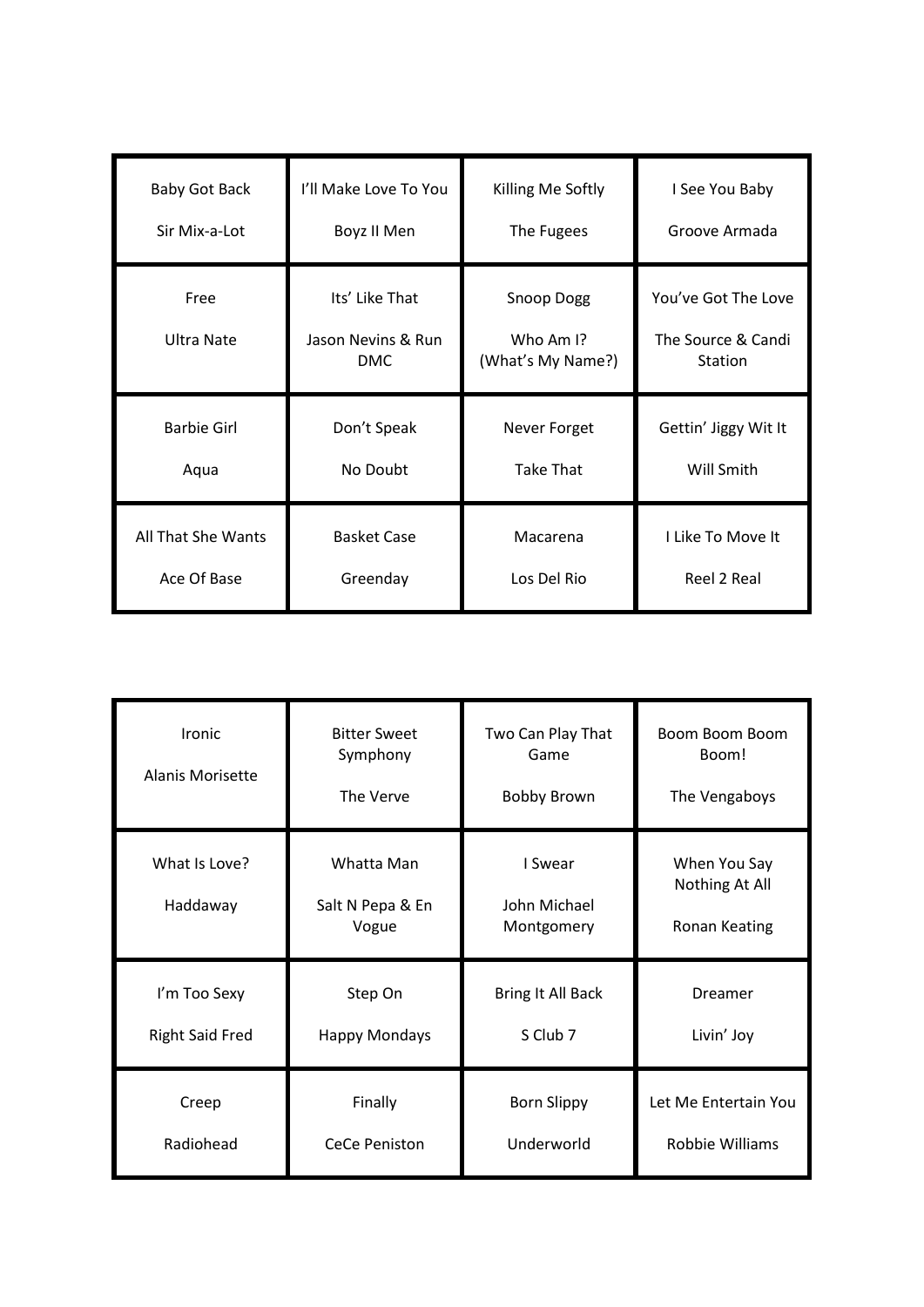| Snoop Dogg<br>Who Am I?<br>(What's My Name?) | You Got The Love<br>The Source & Candi<br>Station | Gettin' Jiggy Wit It<br>Will Smith | I'll Make Love To You<br>Boyz II Men |
|----------------------------------------------|---------------------------------------------------|------------------------------------|--------------------------------------|
| If I Let You Go                              | Never Forget                                      | Show Me Love                       | Never Ever                           |
| Westlife                                     | <b>Take That</b>                                  | Robin S.                           | <b>All Saints</b>                    |
| Ice Ice Baby                                 | U Sure Do                                         | Torn                               | Mambo No.5                           |
| Vanilla Ice                                  | <b>Strike</b>                                     | Natalie Imbruglia                  | Lou Bega                             |
| Sing It Back                                 | Praise                                            | <b>Barbie Girl</b>                 | I See You Baby                       |
| Moloko                                       | <b>Fatboy Slim</b>                                | Aqua                               | Groove Armada                        |

| I'm Too Sexy              | Livin' La Vida Loca                             | <b>Never Ever</b>                | What Is Love?                               |
|---------------------------|-------------------------------------------------|----------------------------------|---------------------------------------------|
| <b>Right Said Fred</b>    | <b>Ricky Martin</b>                             | <b>All Saints</b>                | Haddaway                                    |
| Set You Free              | Ironic                                          | Killing Me Softly                | Vogue                                       |
| N Trance                  | Alanis Morisette                                | The Fugees                       | Madonna                                     |
| Wonderwall<br>Oasis       | <b>Born Slippy</b><br>Underworld                | Don't Speak<br>No Doubt          | Man! I Feel Like A<br>Woman<br>Shania Twain |
| Ces't La Vie<br>B*Witched | Who Do You Think<br>You Are?<br>The Spice Girls | Never Forget<br><b>Take That</b> | Bring It All Back<br>S Club 7               |